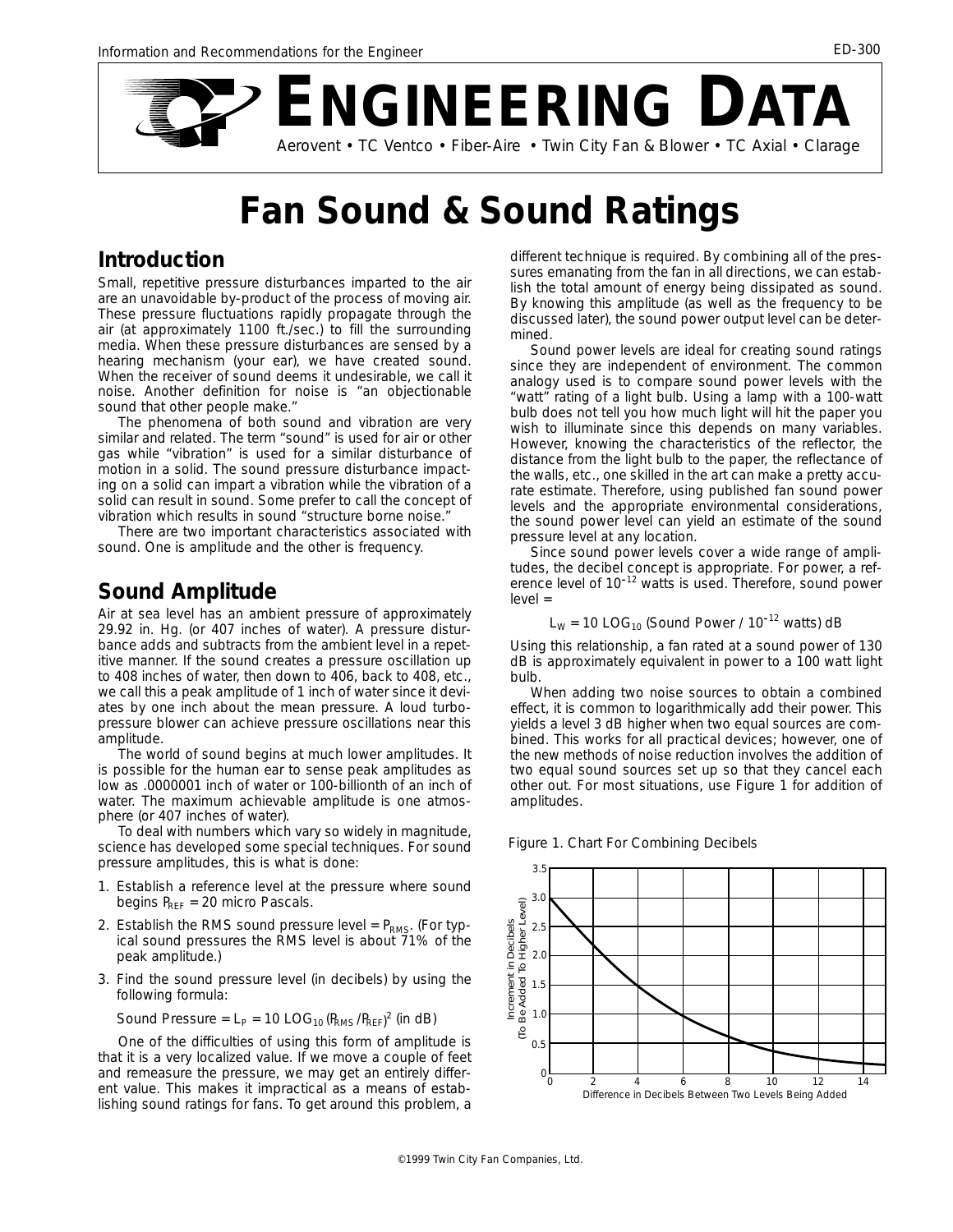# **Sound Frequency**

The other major characteristic of sound is its frequency. Frequency, measured in Hertz (Hz), is the number of pressure peaks per second that a sound exhibits. The human ear is only sensitive to frequencies between 20 and 20,000 Hz, so this is the entire sound spectrum. For fans, only frequencies between 45 and 11,000 Hz are of interest.

Sound at different frequencies behaves differently, and the human ear responds differently to different frequencies of sound (see Figure 2). For this reason the frequency characteristic of noise ratings is used. Audible sound is divided into eight octave bands. Starting at 63 Hz, each succeeding octave band has a center frequency twice the previous band (see Figure 3). Electrical filters were devised so that frequencies within the desired octave band would pass through while others were blocked. When combined with a microphone and some metering circuitry, the original sound octave band analyzer was constructed.

This method for separating frequencies is an acceptable technique according to AMCA sound test codes. Other methods of separating noise by frequency are also in use today.





|  |  |  | Figure 3. Octave Band Frequencies |
|--|--|--|-----------------------------------|
|--|--|--|-----------------------------------|

| <b>OCTAVE</b><br><b>BANDS</b>     |          | 2        | 3         | 4         | 5         | 6          |            | 8          |
|-----------------------------------|----------|----------|-----------|-----------|-----------|------------|------------|------------|
| <b>FREQUENCY</b><br><b>RANGE</b>  | 45<br>to | 90<br>to | 180<br>to | 355<br>to | 710<br>tο | 1400<br>tο | 2800<br>tο | 5600<br>tο |
|                                   | 90       | 180      | 355       | 70        | 1400      | 2800       | 4600       | 11200      |
| <b>CENTER</b><br><b>FREQUENCY</b> | 63       | 125      | 250       | 500       | 1000      | 2000       | 4000       | 8000       |

#### **Sound Power vs. Sound Pressure**

Except for one item we now have the tools in place for establishing sound ratings. We want to rate fans using sound power levels; however, we can only measure sound pressure levels directly. In the early sixties fan engineers devised an accurate method for converting between the two. With some minor changes, it is still in use today. In concept, here is how it works:

1. Calibrate a small noise source which generates relatively high amplitudes at all frequencies of interest. This can be done at a nationally accepted laboratory at low cost. A small, unhoused forward curved fan wheel is suitable for this. The laboratory will measure sound power levels accurate to within one dB.

- 2. Run the noise source in the room where the fan is to be tested and measure the resulting sound pressure. The difference between the noise source sound power and the measured sound pressure identifies the room characteristic.
- 3. Run the test fan and measure the sound pressure.
- 4. Calculate the test fan sound power using the measured sound pressure and the room characteristics obtained in Step 2.
- 5. Repeat Step 4 for various test RPMs and system resistances and establish base tables.
- 6. Use established mathematical techniques for extrapolating to other operating points, RPMs, and fan sizes, and generate complete sound ratings.

AMCA Test Code 300 was established on this basis. It was decided to confirm the code by testing the same fan at various test laboratories. The results were very different in the first and second octave band but were within five dB at higher frequencies. AMCA decided to publish the code and allow the manufacturer to add to the tested ratings a value sufficient to ensure that the fan sound would not exceed the rating by the tolerance allowed.

Since the test code remains essentially unchanged, we believe that there are still significant test errors. We estimate that errors of 6 to 8 dB are present in the first octave band while errors of 3 to 4 dB are present in the higher frequencies. This makes it difficult to compare sound ratings since a fan with a sound rating of 8 dB higher than another in the first band may well produce an identical sound level.

In addition, the testing configuration can vary the results by a substantial degree. Therefore, a manufacturer may knowingly (or unknowingly) test a fan in the most favorable (or unfavorable) condition. In essence, with current state of the art, there are uncontrolled variables that have an effect on the sound power levels.

## **Using Sound Ratings**

The object of all the effort that goes into generating noise ratings is to help predict, "Will this fan create a noise problem?" This is a complex question which involves many factors. This paper will only scratch the surface in order to present some of the concepts involved.

The first step is to try to establish what the definition of the "problem" is in the customer's eyes. For some, the answer is: "A fan which exceeds 85 dBA at 5 feet from the fan." For others it may be ". . . exceeds 65 dBA at 200 feet from the fan." There are numerous conditions which may create a problem; but, most often, a problem is defined in terms of dBA level.

### **What is a "dBA"?**

Early sound researchers observed that the human ear was more sensitive to certain frequencies than others. For example, it was observed that a sound amplitude of 80 dB at 1000 Hz was judged (subjectively) to be the same amplitude as a sound of 100 dB at 100 Hz. An A-weighting correction curve was devised to adjust for this condition. By weighting the sound in this manner, a more accurate determination of when "a sound becomes a noise" can be made.

For practical purposes, an A-weighted correction factor is added to each octave band as follows:

| Band # 1 2 3 4 5 6 7 8                            |  |  |  |  |
|---------------------------------------------------|--|--|--|--|
| Correction $-26$ $-16$ $-9$ $-3$ 0 $+1$ $+1$ $-1$ |  |  |  |  |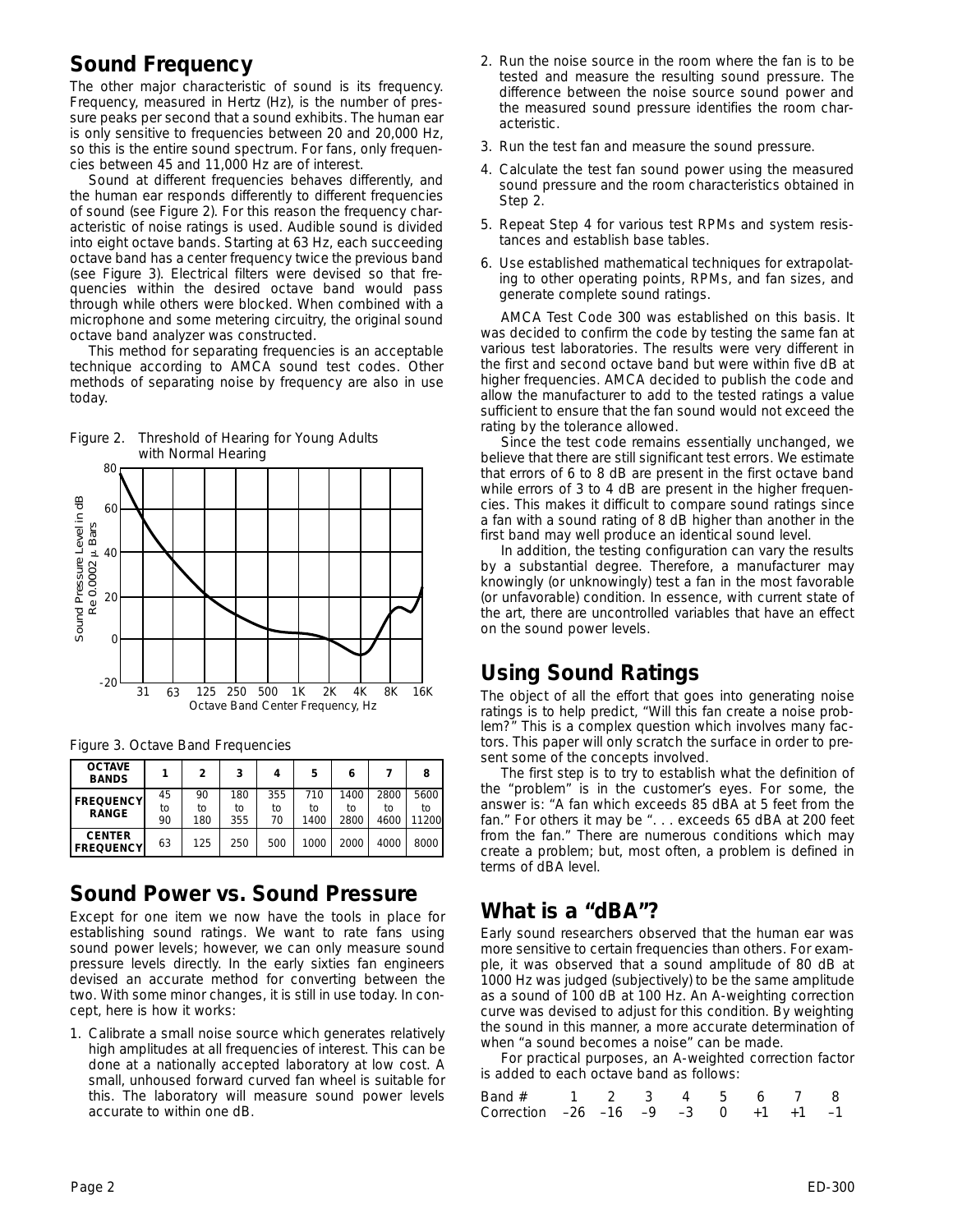Although there are other weighting factors which are more appropriate to higher noise levels, they generally are not used.

The individual frequency components may then be combined (logarithmically) to obtain the single dBA value. Since we are often making quick estimates of dBA from our published sound power levels, we also provide an LwA value. The LwA is like an intermediate step in a sound pressure calculation but one which eliminates much of the work. We add the A-weighting correction factor to each of our eight sound power levels, then combine using Figure 1.

### **What is a "Sone"?**

A sone is another unit that takes into account the subjective nature of sound. The sone adjusts both the frequencies and amplitudes to arrive at a "loudness" value.

A 10 dB increase in sound pressure is typically perceived as twice as loud and will have a sone value twice as high. This means it would take twelve equal noise sources in common to be perceived as "twice as loud," not two as you might think.

Sones are calculated using sound pressure values (not power levels). To calculate sones, first calculate the sound pressure level for each sound power level based on the conditions specified. Then for each octave band, use Figure 8 to obtain the sone value. The loudness in sones equals the largest of the eight values plus 0.3 times the sum of the other seven sone values.

# **Free Field vs. Reverberant Field**

Noise generated without any walls or reflected surfaces nearby radiates in a spherical manner. Since approximately the same amount of sound energy is dispersed over a larger area, the pressure amplitude decreases at increasing distance. Every doubling of distance results in a 6 dB decrease.

If we add reflective surfaces, the pressure decrease may still decline at this rate especially very near the source. Any configuration for which the pressure decreases by 6 dB for each doubling of distance is called a "free field" condition.

In a room there are multiple reflecting surfaces. The pressure will cease to decrease significantly as you move beyond a certain distance. This area of relatively constant sound pressure is called the "reverberant field."



*Figure 4. Free Field Sound Reduction vs. Distance*

# **Directivity**

If you listen to a speaker directly in front of it, you will likely say it is louder than at the same distance behind it. Fans also will radiate different sounds at different locations around the fan despite being the same distance away. This is one aspect of directivity. Since this effect is difficult to measure, it typically is not dealt with in sound ratings for fans.

Hard surfaces near the fan also affect the directivity and are included in many noise estimates. The assumptions usually made are that all of the sound reflects, and that each additional wall doubles the pressure (adds 3 dB). The directivity is usually assigned to a variable named "Q" and takes on the following values:

- $Q = 1$  No reflecting surfaces<br> $Q = 2$  One wall (or floor)
- One wall (or floor)
- $Q = 4$  Two walls (or floor and one wall)
- $Q = 8$  Three walls (located in a corner)

When comparing sound estimates from different sources, verify that they are based on the same "Q". The same fan will be 3 dB louder with " $Q = 2$ " vs. " $Q = 1$ ".

### **Estimating Sound Pressure From Sound Power**

This process is far more complex than is appropriate to this document. However, one equation will be given with a discussion to identify the complexities of sound:

$$
L_{\rm P} = L_{\rm W} + 10 \text{ LOG}_{10} [(Q / 4\pi r^2) + 4 / R] + 10.5
$$

Where:

- $L_p$  = Sound pressure<br> $L_w$  = Sound power
- $L_W$  = Sound power<br>Q = Directivity fac
- $=$  Directivity factor
- $r =$  Radius in feet from source
- S = Surface area<br>R = Room const.
- = Room const. =  $S\overline{\alpha}$  ÷ 1  $\overline{\alpha}$
- $\bar{\alpha}$  = Average Sabine absorption coefficient

The radius square term in the denominator means that this term will decrease in importance rapidly as one moves away from the fan. But for distances close to the fan, the pressure will decrease by 6 dB for each doubling of the distance. This is the free field condition.

Figure 4 can be used to estimate the sound pressure for fans outside or wherever the free field condition is met.

At some distance the term 4/R dominates. If S is small (small rooms) the value of 4/R is large and the difference between the value of sound pressure and sound power may become very small. Simply put, if you install a fan in a small room with hard walls (typical of many equipment rooms), the sound pressure (dBA) will just about be equal to the sound power (LwA) for almost all locations in the room.

The term  $\bar{\alpha}$  is dependent on both the materials of construction of the wall, floors, etc., as well as the frequency. Values vary from near zero (for hard materials) to almost one (for acoustical tile). Rating charts are available for numerous materials (Figure 5).

For estimation purposes, a value of 0.2 is commonly used for all frequencies. Figure 6 shows a typical plot for establishing the value of  $[L_W - L_P]$ .

## **dBA Sound Pressure Levels Are Not Guaranteed**

In 1998 AMCA published an article on "Fan Sound" as a supplement to the *ASHRAE Journal*. One of the subhead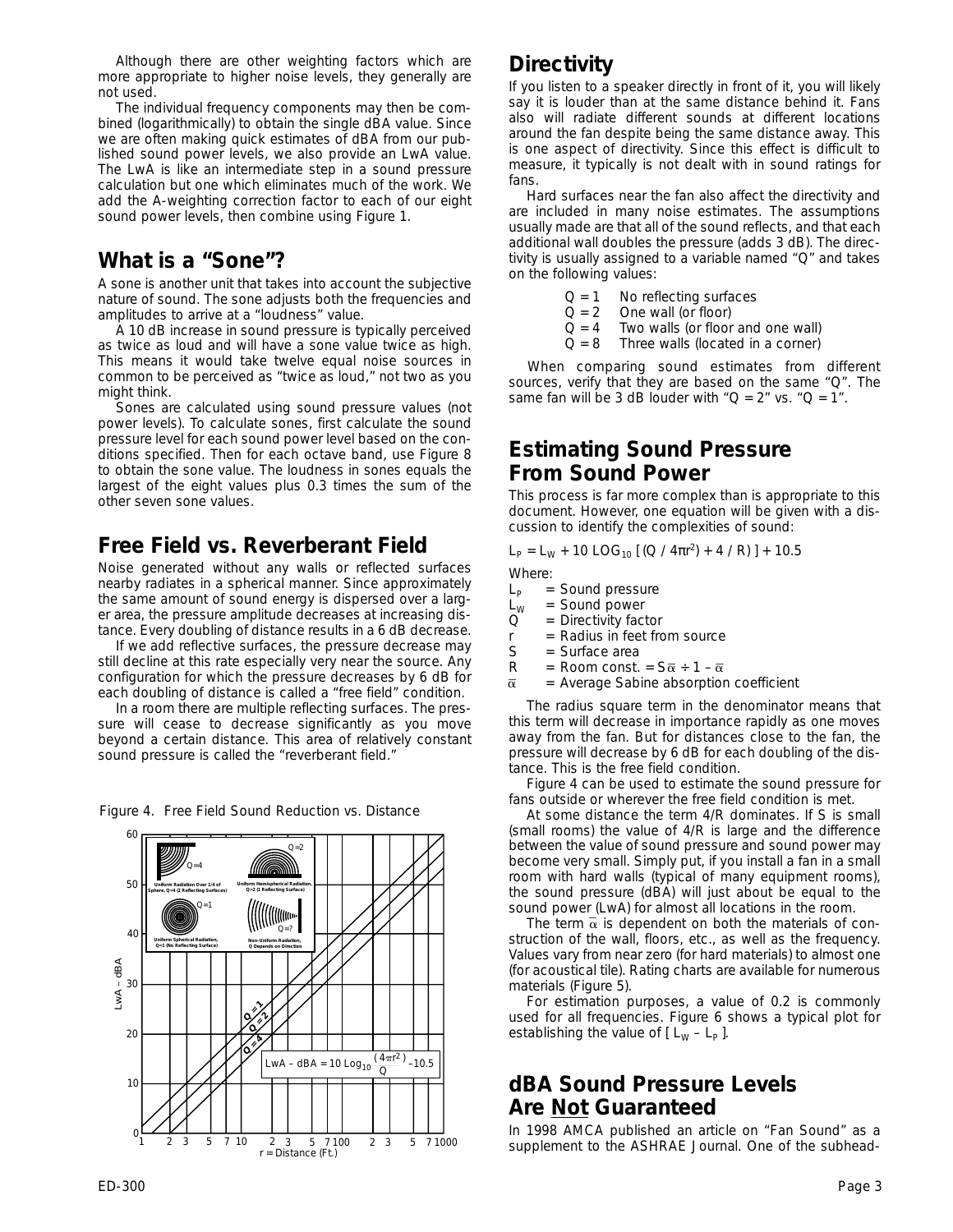ings was titled "Never Ask For a dBA Fan Rating." The point of the article was that similar to a light bulb, sound output is published in power (watts). From the previous discussion, the conversion from sound power to sound pressure is complex and enviromentally dependent. We don't ask the light bulb manufacturer to guarantee how much light reaches our paper, and likewise the fan manufacturer cannot guarantee the "dBA" sound pressure levels that will be measured on site. The job of making accurate estimates of "dBA" from the sound power ratings is one for sound consultants.

### **Noise Problems**

There are two types of noise problems — those that we anticipate from our sound ratings and those emanating from some abnormal condition in the fan. Some of the more common sources of abnormal or unanticipated noise are:

- 1. Fan wheel unbalance.
- 2. Resonance of fan or attached components.
- 3. Rotating components rubbing on stationary parts.
- 4. Failing, misaligned, or contaminated bearings (on the fan or on the motor).
- 5. Air leakage. This can allow sound leakage and also generate a whistle-type noise.
- 6. Belts slipping.
- 7. Coupling misalignment.
- 8. Motor noise, especially with improper power supply. Inverter drives may increase motor noise at certain speeds.
- 9. Air turbulence.
- 10. Operation in surge.
- 11. Loose components.
- 12. High velocity air blowing over fixed components which are not part of the fan.

Although difficult to find, the solution to these problems is often obvious.

The other class of noise problems are those we have anticipated because of normal fan sound ratings. Some cures for these problems are:

- 1. Select a different fan. Computerized selection routines allow us to examine many fan types looking for the quietest. Use a custom fan design, if required.
- 2. Relocate the fan to where sound is not a problem.
- 3. Vibration isolation and flexible connectors on the inlet and discharge will reduce structure-borne noise.
- 4. Insulate or acoustically enclose the fan housing if housing radiated noise is a problem.
- 5. Add silencers or duct lining to inlet and/or discharge to reduce sound in these directions. However, a silencer on the outlet does not reduce the housing radiated noise or inlet noise; and an inlet silencer does not affect the housing radiated and/or outlet noise.
- 6. Look for ways to reduce system resistance since sound output is proportional to fan static pressure.

One final tip which can help to avoid noise problems is to select lower RPM fans. Fans exceeding 3000 RPM are much more likely to tune in to an attached structure resulting in structure borne noise. Structure borne noise easily propagates an entire system and can become a problem at many locations. Also, people tend to become more annoyed with higher frequencies than with lower, increasing the likelihood of a noise problem.

## **The Future of Sound and Sound Ratings**

At the time of this writing, several changes are developing in the technology of fan noise. Some of these are:

- 1. The latest codes define testing for fan inlet noise, fan outlet noise, and noise radiating from the housing (or casing). The inlet noise can no longer be assumed to apply to the outlet and vice-versa.
- 2. A new test code which uses sound intensity is near adaption. In theory, integrating a series of measured sound intensities over an enclosed area yields the sound power directly.
- 3. Sound criteria is playing an ever more important role in the selection process. Many fans are insulated for sound or use other sound reduction apparatus.
- 4. Active noise cancellation continues to be difficult to apply to most fan installations. If it ever proves practical, this technique can cancel fan noise by adding a second pressure wave out of phase with the original.
- 5. Many more fan specifications are requiring AMCA sound certification. Certified sound ratings mean that AMCA has verified that the ratings are generated in accordance with the codes and that at least one sample has been tested in the AMCA Laboratory to verify the ratings.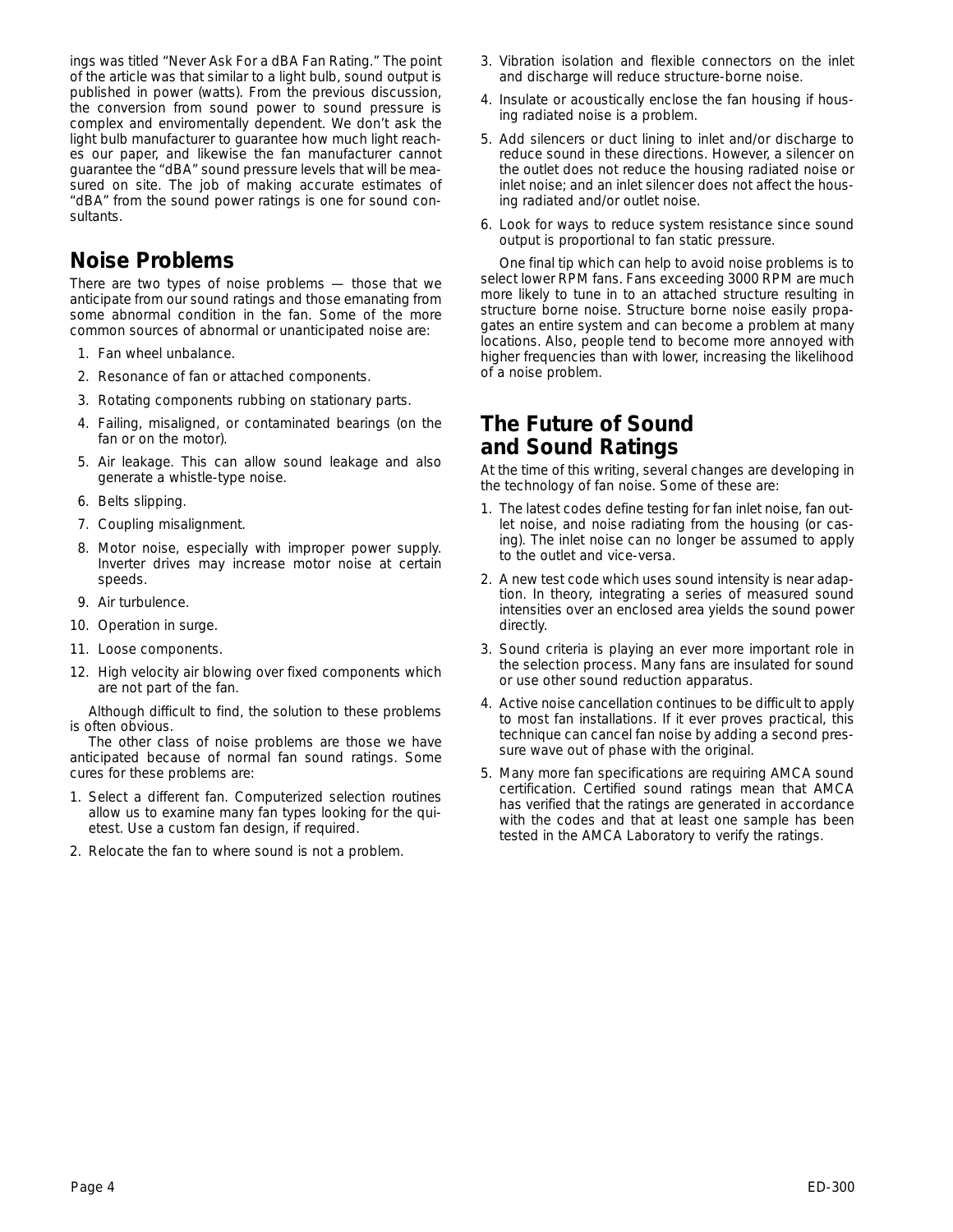*Figure 5. Sound Absorption Coefficients of General Building Materials and Furnishings ()*

|                                                                 |                                                                          | OCTAVE BAND CENTER FREQUENCY, HZ |      |      |      |      |      |  |
|-----------------------------------------------------------------|--------------------------------------------------------------------------|----------------------------------|------|------|------|------|------|--|
|                                                                 | <b>MATERIAL</b>                                                          | 125                              | 250  | 500  | 1000 | 2000 | 4000 |  |
| Brick, Unglazed                                                 |                                                                          | 0.03                             | 0.03 | 0.03 | 0.04 | 0.05 | 0.07 |  |
|                                                                 | Brick, Unglazed, Painted                                                 | 0.01                             | 0.01 | 0.02 | 0.02 | 0.02 | 0.03 |  |
|                                                                 | Carpet, Heavy, On Concrete                                               | 0.02                             | 0.06 | 0.14 | 0.37 | 0.60 | 0.65 |  |
|                                                                 | Same, on 40 oz. Hairfelt or Foam Rubber                                  | 0.08                             | 0.24 | 0.57 | 0.69 | 0.71 | 0.73 |  |
|                                                                 | Same, with Impermeable Latex Backing<br>on Hairfelt or Foam Rubber       | 0.08                             | 0.27 | 0.39 | 0.34 | 0.48 | 0.63 |  |
|                                                                 | Concrete Block, Coarse                                                   | 0.36                             | 0.44 | 0.31 | 0.29 | 0.39 | 0.25 |  |
|                                                                 | Concrete Block, Painted                                                  | 0.29                             | 0.10 | 0.05 | 0.04 | 0.07 | 0.09 |  |
|                                                                 | Light Velour, 10 oz. per sq. yd.,<br>hung straight, in contact with wall | 0.03                             | 0.04 | 0.11 | 0.17 | 0.24 | 0.35 |  |
| <b>Fabrics</b>                                                  | Medium Velour, 10 oz. per sq. yd.,<br>draped to half area                | 0.07                             | 0.31 | 0.49 | 0.75 | 0.70 | 0.60 |  |
|                                                                 | Heavy Velour, 10 oz. per sq. yd.,<br>draped to half area                 | 0.14                             | 0.35 | 0.55 | 0.72 | 0.70 | 0.65 |  |
|                                                                 | Concrete or Terrazzo                                                     | 0.01                             | 0.01 | 0.02 | 0.02 | 0.02 | 0.02 |  |
| Linoleum, Asphalt, Rubber or<br>Cork Tile on Concrete<br>Floors |                                                                          | 0.02                             | 0.03 | 0.03 | 0.03 | 0.03 | 0.02 |  |
|                                                                 | Wood                                                                     | 0.15                             | 0.11 | 0.10 | 0.07 | 0.06 | 0.07 |  |
|                                                                 | Wood Parquet in Asphalt on Concrete                                      | 0.04                             | 0.04 | 0.07 | 0.06 | 0.06 | 0.07 |  |
| Glass                                                           | Large Panes of Heavy Plate Glass                                         | 0.18                             | 0.06 | 0.04 | 0.03 | 0.02 | 0.02 |  |
|                                                                 | <b>Ordinary Window Glass</b>                                             | 0.35                             | 0.25 | 0.18 | 0.12 | 0.07 | 0.04 |  |
|                                                                 | Gypsum Board, 1/2 in.                                                    | 0.29                             | 0.10 | 0.05 | 0.04 | 0.07 | 0.09 |  |

*Figure 6. Chart for Converting Sound Pressure Level Lp (in dB re 0.0002 microbar) into Power Level Lw (in dB re 10–12 watt)*



*Reprinted by permission from 1970 ASHRAE Guide & Data Book*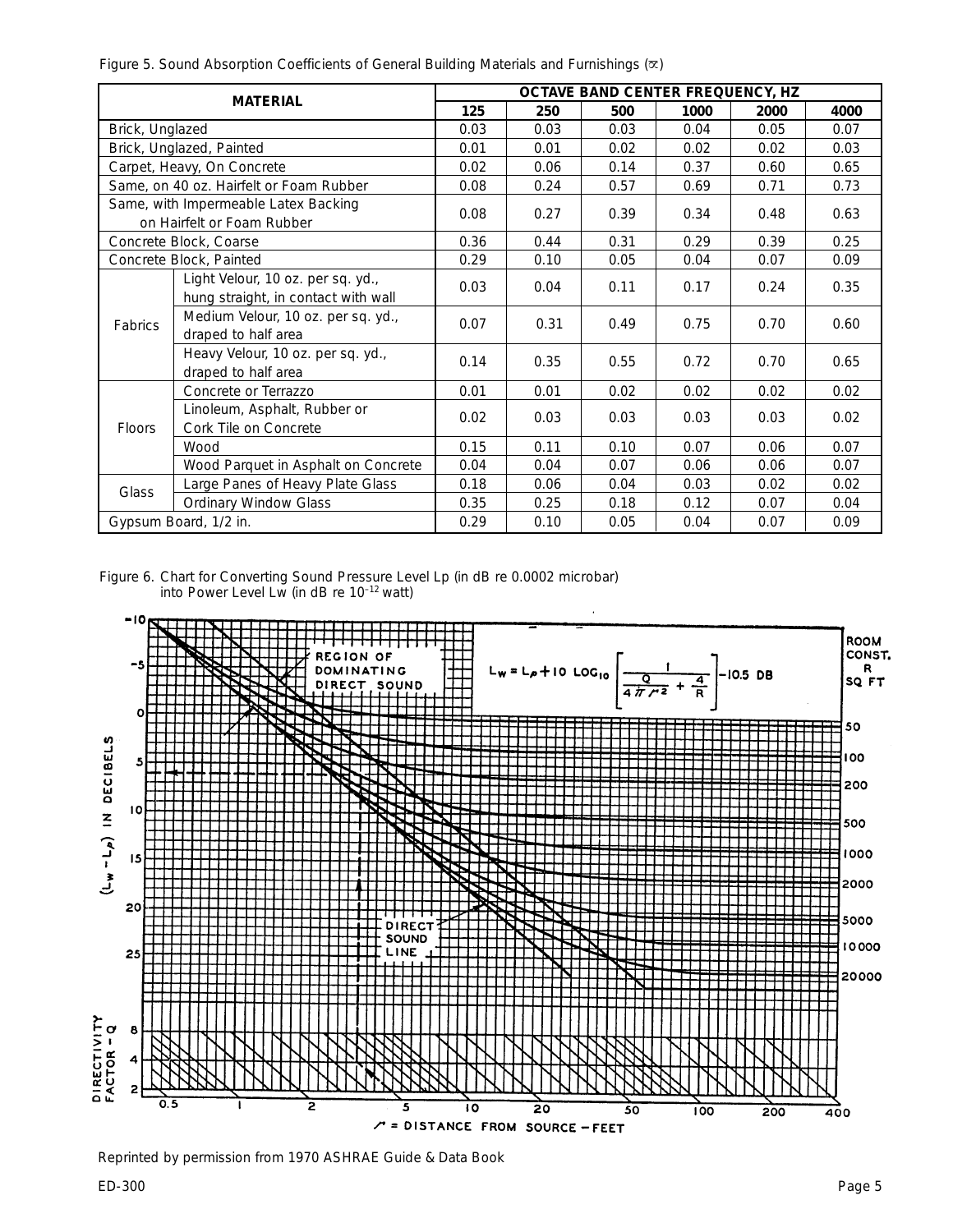#### *Figure 7. Sound Level Chart*

| <b>PRESSURE</b><br>(MICROBAR) | <b>PRESSURE</b><br>LEVEL (dB) | <b>SOURCE (LONG TIME AVERAGE)</b>                       |
|-------------------------------|-------------------------------|---------------------------------------------------------|
| 200.000                       | 180                           | ROCKET LAUNCH AT PAD (3 PSI)                            |
| $2.000*$                      | 140                           | JET PLANE *APPROX. 1* H2O                               |
|                               | 130                           | THRESHOLD OF PAIN                                       |
| 200                           | 120                           | THRESHOLD OF DISCOMFORT, LOUD BAND, RIVETING            |
|                               | 110                           | BLARING RADIO, AUTOMOBILE HORN                          |
| 20                            | 100                           | <b>STEEL SAW</b>                                        |
|                               | 90                            | PUNCH PRESS, AUTOMOBILE AT 40 MPH IN HEAVY CITY TRAFFIC |
| $\mathfrak{D}$                | 80                            | RELATIVELY QUIET FACTORY                                |
|                               | 70                            | QUIET AUTOMOBILE, CONVERSATIONAL SPEECH                 |
| 0.2                           | 60                            | NOISY RESIDENCE (INSIDE)                                |
|                               | 50                            | QUIET RESIDENCE (INSIDE)                                |
| 0.02                          | 30                            | <b>QUIET WHISPER AT 5 FEET</b>                          |
| 0.002                         | 20                            | ELECTRIC CLOCK                                          |
| 0.0002                        | $\Omega$                      | THRESHOLD OF HEARING                                    |

#### *Figure 8. Loudness Index S (ANSI S3.4-1980)*

| Lp              | <b>OCTAVE BAND</b> |              |              |              |              |              |              |              |
|-----------------|--------------------|--------------|--------------|--------------|--------------|--------------|--------------|--------------|
|                 | 63                 | 125          | 250          | 500          | 1000         | 2000         | 4000         | 8000         |
| $\overline{11}$ |                    |              |              |              |              |              |              | 0.18         |
| 12              |                    |              |              |              |              |              | 0.10         | 0.22         |
| 13              |                    |              |              |              |              |              | 0.14         | 0.26         |
| 14              |                    |              |              |              |              |              | 0.18         | 0.30         |
| 15              |                    |              |              |              |              | 0.10         | 0.22         | 0.35         |
| 16<br>17        |                    |              |              |              |              | 0.14<br>0.18 | 0.26<br>0.30 | 0.40<br>0.45 |
| 18              |                    |              |              |              | 0.10         | 0.22         | 0.35         | 0.50         |
| 19              |                    |              |              |              | 0.14         | 0.26         | 0.40         | 0.55         |
| 20              |                    |              |              |              | 0.18         | 0.30         | 0.45         | 0.61         |
| 21              |                    |              |              |              | 0.22         | 0.35         | 0.50         | 0.67         |
| 22              |                    |              |              |              | 0.26         | 0.40         | 0.55         | 0.73         |
| 23              |                    |              |              | 0.12         | 0.30         | 0.45         | 0.61         | 0.80         |
| 24              |                    |              |              | 0.16         | 0.35         | 0.50         | 0.67         | 0.87         |
| 25              |                    |              |              | 0.21         | 0.40         | 0.55         | 0.73         | 0.94         |
| 26              |                    |              |              | 0.26         | 0.45         | 0.61         | 0.80         | 1.02         |
| 27              |                    |              |              | 0.31         | 0.50         | 0.67         | 0.87         | 1.10         |
| 28<br>29        |                    |              | 0.12         | 0.37<br>0.43 | 0.55<br>0.61 | 0.73<br>0.80 | 0.94<br>1.02 | 1.18<br>1.27 |
| 30              |                    |              | 0.16         | 0.49         | 0.67         | 0.87         | 1.10         | 1.35         |
| 31              |                    |              | 0.21         | 0.55         | 0.73         | 0.94         | 1.18         | 1.44         |
| 32              |                    |              | 0.26         | 0.61         | 0.80         | 1.02         | 1.27         | 1.54         |
| 33              |                    |              | 0.31         | 0.67         | 0.87         | 1.10         | 1.35         | 1.64         |
| 34              |                    |              | 0.37         | 0.73         | 0.94         | 1.18         | 1.44         | 1.75         |
| 35              |                    | 0.12         | 0.43         | 0.80         | 1.02         | 1.27         | 1.54         | 1.87         |
| 36              |                    | 0.16         | 0.49         | 0.87         | 1.10         | 1.35         | 1.64         | 1.99         |
| 37              |                    | 0.21         | 0.55         | 0.94         | 1.18         | 1.44         | 1.75         | 2.11         |
| 38              |                    | 0.26         | 0.62         | 1.02         | 1.27         | 1.54         | 1.87         | 2.24         |
| 39              |                    | 0.31         | 0.69         | 1.10         | 1.35         | 1.64         | 1.99         | 2.38         |
| 40              |                    | 0.37         | 0.77         | 1.18         | 1.44         | 1.75         | 2.11         | 2.53         |
| 41<br>42        | 0.12<br>0.16       | 0.43<br>0.49 | 0.85<br>0.94 | 1.27<br>1.35 | 1.54<br>1.64 | 1.87<br>1.99 | 2.24<br>2.38 | 2.68<br>2.84 |
| 43              | 0.21               | 0.55         | 1.04         | 1.44         | 1.75         | 2.11         | 2.53         | 3.0          |
| 44              | 0.26               | 0.62         | 1.13         | 1.54         | 1.87         | 2.24         | 2.68         | 3.2          |
| 45              | 0.31               | 0.69         | 1.23         | 1.64         | 1.99         | 2.38         | 2.84         | 3.4          |
| 46              | 0.37               | 0.77         | 1.33         | 1.75         | 2.11         | 2.53         | 3.0          | 3.6          |
| 47              | 0.43               | 0.85         | 1.44         | 1.87         | 2.24         | 2.68         | 3.2          | 3.8          |
| 48              | 0.49               | 0.94         | 1.56         | 1.99         | 2.38         | 2.84         | 3.4          | 4.1          |
| 49              | 0.55               | 1.04         | 1.68         | 2.11         | 2.53         | 3.0          | 3.6          | 4.3          |
| 50              | 0.62               | 1.13         | 1.82         | 2.24         | 2.68         | 3.2          | 3.8          | 4.6          |
| 51              | 0.69               | 1.23         | 1.96         | 2.38         | 2.84         | 3.4          | 4.1          | 4.9          |
| 52<br>53        | 0.77<br>0.85       | 1.33<br>1.44 | 2.11<br>2.24 | 2.53<br>2.68 | 3.0<br>3.2   | 3.6<br>3.8   | 4.3<br>4.6   | 5.2<br>5.5   |
| 54              | 0.94               | 1.56         | 2.38         | 2.84         | 3.4          | 4.1          | 4.9          | 5.8          |
| 55              | 1.04               | 1.68         | 2.53         | 3.0          | 3.6          | 4.3          | 5.2          | 6.2          |
| 56              | 1.13               | 1.82         | 2.68         | 3.2          | 3.8          | 4.6          | 5.5          | 6.6          |
| 57              | 1.23               | 1.96         | 2.84         | 3.4          | 4.1          | 4.9          | 5.8          | 7.0          |
| 58              | 1.33               | 2.11         | 3.0          | 3.6          | 4.3          | 5.2          | 6.2          | 7.4          |
| 59              | 1.44               | 2.27         | 3.2          | 3.8          | 4.6          | 5.5          | 6.6          | 7.8          |
| 60              | 1.56               | 2.44         | 3.4          | 4.1          | 4.9          | 5.8          | 7.0          | 8.3          |
| 61              | 1.68               | 2.61         | 3.6          | 4.3          | 5.2          | 6.2          | 7.4          | 8.8          |
| 62              | 1.82               | 2.81         | 3.8          | 4.6          | 5.5          | 6.6          | 7.8          | 9.3          |
| 63<br>64        | 1.96<br>2.11       | 3.0<br>3.2   | 4.1<br>4.3   | 4.9<br>5.2   | 5.8<br>6.2   | 7.0<br>7.4   | 8.3<br>8.8   | 9.9<br>10.5  |
| 65              | 2.27               | 3.5          | 4.6          | 5.5          | 6.6          | 7.8          | 9.3          | 11.1         |
|                 |                    |              |              |              |              |              |              |              |

|            | <b>OCTAVE BAND</b> |              |              |              |              |              |              |              |
|------------|--------------------|--------------|--------------|--------------|--------------|--------------|--------------|--------------|
| Lp         | 63                 | 125          | 250          | 500          | 1000         | 2000         | 4000         | 8000         |
| 66         | 2.44               | 3.7          | 4.9          | 5.8          | 7.0          | 8.3          | 9.9          | 11.8         |
| 67<br>68   | 2.61<br>2.81       | 4.0<br>4.3   | 5.2<br>5.5   | 6.2<br>6.6   | 7.4<br>7.8   | 8.8<br>9.3   | 10.5<br>11.1 | 12.6<br>23.5 |
| 69         | 3.0                | 4.7          | 5.8          | 7.0          | 8.3          | 9.9          | 11.8         | 14.4         |
| 70         | 3.2                | 5.0          | 6.2          | 7.4          | 8.8          | 10.5         | 12.6         | 15.3         |
| 71         | 3.5                | 5.4          | 6.6          | 7.8          | 9.3          | 11.1         | 13.5         | 16.4         |
| 72         | 3.7                | 5.8          | 7.0          | 8.3          | 9.9          | 11.8         | 14.4         | 17.5         |
| 73         | 4.0                | 6.2          | 7.4          | 8.8          | 10.5         | 12.6         | 15.3         | 18.7         |
| 74<br>75   | 4.3<br>4.7         | 6.6<br>7.0   | 7.8<br>8.3   | 9.3<br>9.9   | 11.1<br>11.8 | 13.5<br>14.4 | 16.4<br>17.5 | 20.0<br>21.4 |
| 76         | 5.0                | 7.4          | 8.8          | 10.5         | 12.6         | 15.3         | 18.7         | 23.0         |
| 77         | 5.4                | 7.8          | 9.3          | 11.1         | 13.5         | 16.4         | 20.0         | 24.7         |
| 78         | 5.8                | 8.3          | 9.9          | 11.8         | 14.4         | 17.5         | 21.4         | 26.5         |
| 79         | 6.2                | 8.8          | 10.5         | 12.6         | 15.3         | 18.7         | 23.0         | 28.5         |
| 80         | 6.7                | 9.3          | 11.1         | 13.5         | 16.4         | 20.0         | 24.7         | 30.5         |
| 81         | 7.2                | 9.9          | 11.8         | 14.4         | 17.5         | 21.4         | 26.5         | 33.0         |
| 82<br>83   | 7.7<br>8.2         | 10.5<br>11.1 | 12.6<br>13.5 | 15.3<br>16.4 | 18.7<br>20.0 | 23.0<br>24.7 | 28.5<br>30.5 | 35.3<br>38   |
| 84         | 8.8                | 11.8         | 14.4         | 17.5         | 21.4         | 26.5         | 33.0         | 41           |
| 85         | 9.4                | 12.6         | 15.3         | 18.7         | 23.0         | 28.5         | 35.3         | 44           |
| 86         | 10.0               | 13.5         | 16.4         | 20.0         | 24.7         | 30.5         | 38           | 48           |
| 87         | 10.8               | 14.4         | 17.5         | 21.4         | 26.5         | 33.0         | 41           | 52           |
| 88<br>89   | 11.7<br>12.6       | 15.3<br>16.4 | 18.7<br>20.0 | 23.0<br>24.7 | 28.5<br>30.5 | 35.3<br>38   | 44<br>48     | 56<br>61     |
| 90         | 13.6               | 17.5         | 21.4         | 26.5         | 33.0         | 41           | 52           | 66           |
| 91         | 14.7               | 18.7         | 23.0         | 28.5         | 35.3         | 44           | 56           | 71           |
| 92         | 16.0               | 20.0         | 24.7         | 30.5         | 38           | 48           | 61           | 77           |
| 93         | 17.3               | 21.4         | 26.5         | 33.0         | 41           | 52           | 66           | 83           |
| 94<br>95   | 18.7<br>20.0       | 23.0<br>24.7 | 28.5<br>30.5 | 35.3<br>38   | 44<br>48     | 56<br>61     | 71<br>77     | 90<br>97     |
| 96         | 21.4               | 26.5         | 33.0         | 41           | 52           | 66           | 83           | 105          |
| 97         | 23.0               | 28.5         | 35.3         | 44           | 56           | 71           | 90           | 113          |
| 98         | 24.7               | 30.5         | 38           | 48           | 61           | 77           | 97           | 121          |
| 99         | 26.5               | 33.0         | 41           | 52           | 66           | 83           | 105          | 130          |
| 100        | 28.5               | 35.3         | 44           | 56           | 71           | 90           | 113          | 139          |
| 101<br>102 | 30.5               | 38<br>41     | 48<br>52     | 61           | 77<br>83     | 97<br>105    | 121<br>130   | 149<br>160   |
| 103        | 33.0<br>35.3       | 44           | 56           | 66<br>71     | 90           | 113          | 139          | 171          |
| 104        | 38                 | 48           | 61           | 77           | 97           | 121          | 149          | 184          |
| 105        | 41                 | 52           | 66           | 83           | 105          | 130          | 160          | 197          |
| 106        | 44                 | 56           | 71           | 90           | 113          | 139          | 171          | 211          |
| 107        | 48                 | 61           | 77           | 97           | 121          | 149          | 184          | 226          |
| 108<br>109 | 52<br>56           | 66<br>71     | 83<br>90     | 105<br>113   | 130<br>139   | 160<br>171   | 197<br>211   | 242<br>260   |
| 110        | 61                 | 77           | 97           | 121          | 149          | 184          | 226          | 278          |
| 111        | 66                 | 83           | 105          | 130          | 160          | 197          | 242          | 298          |
| 112        | 71                 | 90           | 113          | 139          | 171          | 211          | 260          | 320          |
| 113        | 77                 | 97           | 121          | 149          | 184          | 226          | 278          |              |
| 114<br>115 | 83<br>90           | 105<br>113   | 130<br>139   | 160<br>171   | 197<br>211   | 242<br>260   | 298<br>320   |              |
| 116        | 97                 | 121          | 149          | 184          | 226          | 278          |              |              |
| 117        | 105                | 130          | 160          | 197          | 242          | 298          |              |              |
| 118        | 113                | 139          | 171          | 211          | 260          | 320          |              |              |
| 119        | 121                | 149          | 184          | 226          | 278          |              |              |              |
| 120        | 130                | 160          | 197          | 242          | 298          |              |              |              |